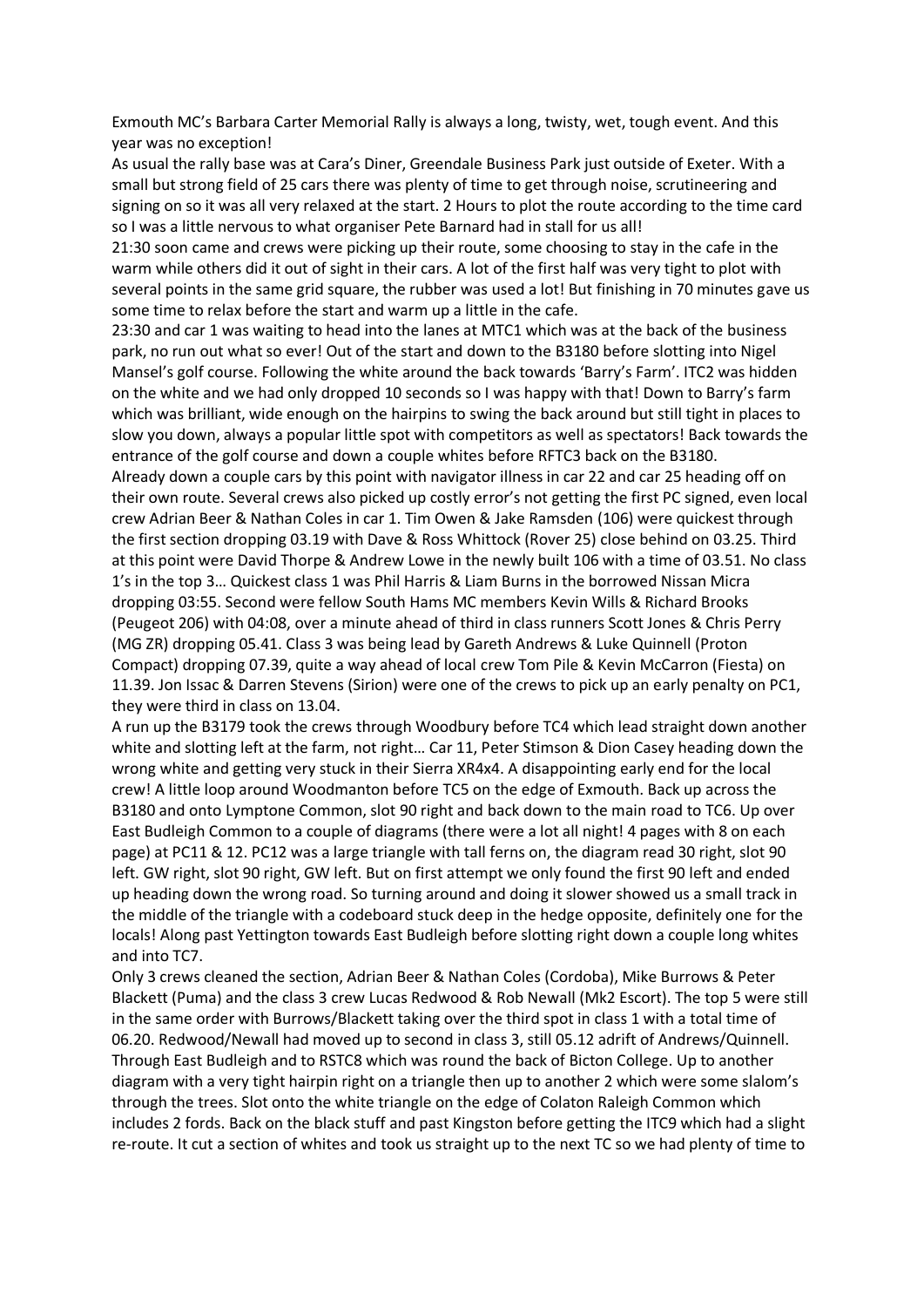look at it and make our way there. Another crew lost on this section, Harris/Burns snapped the rear drop links on the axle causing them to retire.

Quickest through here were Beer/Coles dropping 01.28 with Redwood/Newell only 1 second behind! Owen/Ramsden still had the lead dropping 06.07 in total with Thorpe/Lowe moving up to second 45 seconds behind. Whittock/Whittock were down to third on 07.01 and rounding off the Semi-Expert class. Burrows/Blackett had moved up to first in class 1 on 08.26 with Jonas/Perry in seconds on 10.22. Wills/Brooks were still fighting for the top just 3 seconds behind in third. Class 3 was still lead by Andrews/Quinnell on 11.36 but Redwood/Newall were closing the gap, now down to 04.44. Pile/McCarron were in third on 20.09.

A little run out along the A3052 through Newton Poppleford before TC13 which was behind the Bowd Inn above Sidmouth. Up to the end of East Hill Strips with a diagram in the car park and then back down some fast open roads to Sidford. Through Sidbury and up around the back of the Manor house towards East Hill Strips again. A triangle at PC29 caught out car 10, Daniel Richards & Daniel Pidgeon (Mk2 Escort), getting stuck in the newly built triangle. Unfortunately car 15, Paul Prance & Derek Drayton (Rover BRM) got stuck in the same place completely blocking the triangle. Loose stones caused both cars to just dig holes and cost the crews just under 45 minutes and Richards/Pidgeon's clutch.

Along East Hill Strips above Ottery St Mary which included 3 diagrams and then into ITC15. Crews headed towards Putts Corner before slotting hairpin left towards Alfington. One more diagram and then into RFTC16. Jonas/Perry were quickest dropping 01.36 with Owen/Ramsden only 3 seconds behind and first timers Simon Heywood & Sam Treleaven another second on from that. This section also lost Wills/Brooks and Ian Orford & Bob Jones with clutch issues. This changed the top 3 moving Whittock/Whittock up to second and Burrows/Blackett up into third overall. The comeback in class 3 was down to 02.37 between Andrews/Quinnell and Redwood/Newall.

Under the Iron Bridge and along the old A30 before heading up past the Bartletts Farm Shop towards the top of Gittisham and TC17. A tight hairpin around a large triangle and then onto the A375. Slot 90 right up a white around the back of Honiton and up past the back of Manor House school before doubling back to Honiton golf course. Along Offwell Common through TC19 before slotting left down into the valley and back up to the A35 on the other side. Down to Cotleigh and back to a couple triangles including one at the end of the woodyard white. Crews then headed along a fast section through the avenue of trees and down to a ford followed by a tight 90 right with a ditch on the outside and up past royal oak to the 7 mile straight.

Down through Shortmoor with another couple diagrams and down to a sharp food followed by a 90 left, hit it quick and it could of ended badly. Down to the back of Stockland and back up around the back of Millhaynes where a double junction was used, if plotted correctly! Around the bottom of Shore Bottom and through Ham for RFTC23. A very long section with several triangles and PC included with both fast and tight sections. Thorpe/Lowe were quickest only dropping 01.36, 24 seconds in front of Alan Frame & Shaun Layland (Corsa) and 51 seconds ahead of the leaders Owen/Ramsden. Thorpe/Lowe were back up into the top 3 with a total of 17.35. Jonas/Perry took over the lead in class 1 with Burrows/Blackett picking up a costly penalty at PC44. The class 3 battle was getting tighter with Redwood/Newall now only 01.16 behind Andrews/Quinnell.

Crews headed along the 7 mile straight before heading down to Wilmington for TC24. Through a tight section and then up to Northleigh before skirting Knowle Hill where another couple diagrams were waiting. Following the river Coly down the valley to the edge of Colyton to another diagram and then up to TC26 with had another diagram, if the crews hadn't had enough. A small run out from here to Petrol which was at the top of Seaton. Marcus Revington & Stacey Clifford (Triumph TR5) were still going, not following the correct route as such (and outside OTL) but after only doing a couple treasure hunts in the past they were still smiling and having a good night! Results at Petrol:

1st – Tim Owen & Jake Ramsden, Peugeot 106 – 10.13

2nd – Dave Whittock & Ross Whittock, Rover 25 – 13.583rd – David Thorpe & Andrew Loew,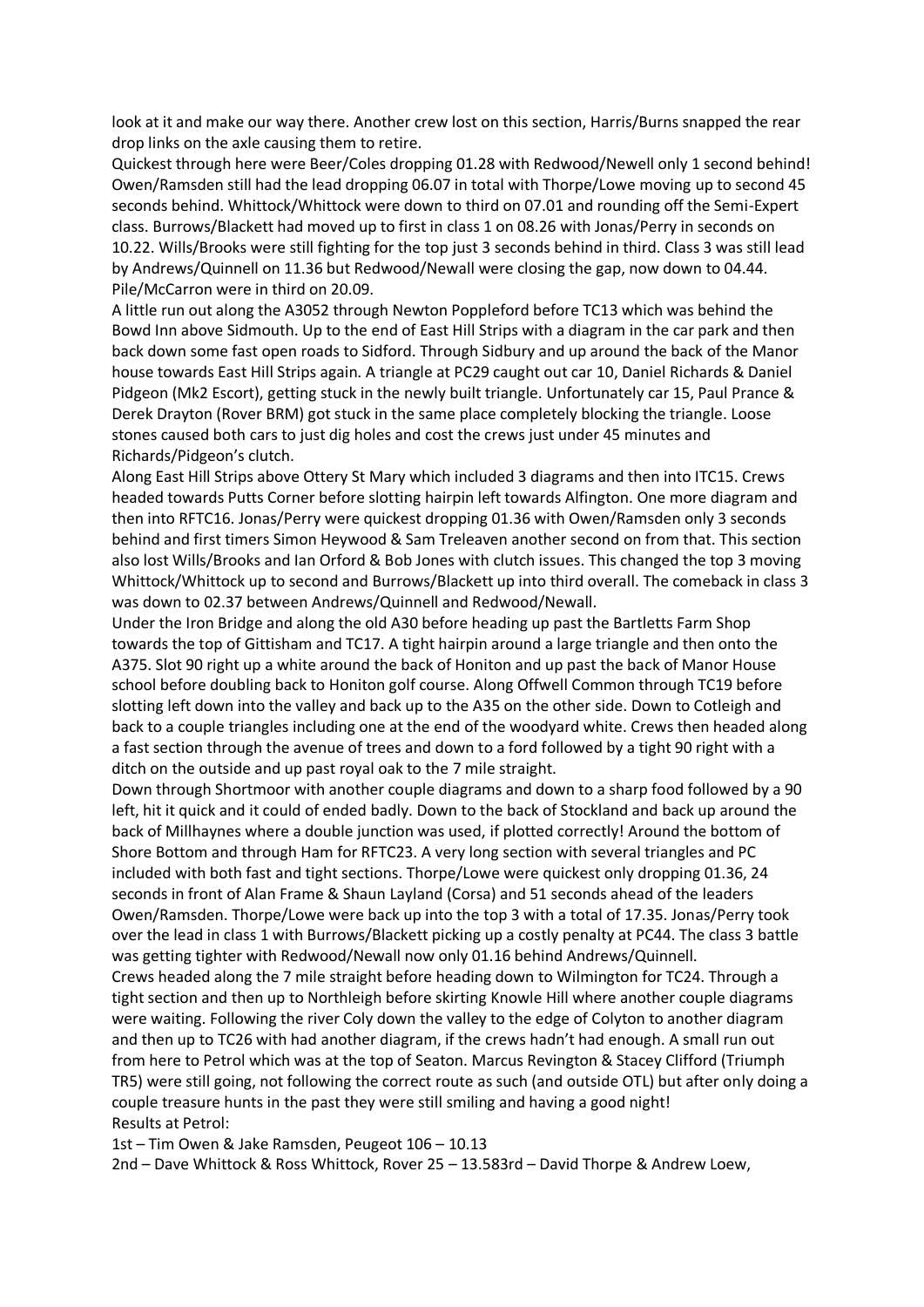## Peugeot 106 XSi – 17.35

4th – Scott Jonas & Chris Perry, MG ZR – 17.39 5th – Mike Burrows & Peter Blackett, Ford Puma – 18.33 6th – Chris Pratt & Jeff Brown, Peugeot 205 GTi – 20.49 7th – Gareth Andrews & Luke Quinnell, Proton Compact – 23.09 8th – Paul Price & Alf Chanter, Peugeot 205 – 26.30 9th – John Considine & Glynn Hayward, Peugeot 205 GTi – 27.00 10th – Lucas Redwood & Rob Newall, Ford Escort Mk2 – 30.25 Class 1, 3rd – Adrian Beer & Nathan Coles, Seat Cordoba – 46.07 Class 3, 3rd – Jon Isaac & Darren Stevens, Daihatsu Sirion Rally 2 – 35.12 Back through Colyton after petrol to TC27, up to the top of Parenhayne Hill and doubling back to Watchcombe. Hairpin left back under the railway line and up to TC29 just before the A35 near Shute. The route then followed the A35 to Kilmington where the remaining crews slotted left, following the River Yarty around the back of Dalwood. Another diagram, this one just after a large triangle (viable on the map) with an approach dictating which was to come into the diagram. Over Case Bridge and slot left through a tight twisty section. Up to Webble Green and down past what was Longbridge Inn, a deceptive bridge at the bottom on the fast road would have thrown some crews in the air before heading up the hill towards Stockland. Slot hairpin right towards Yarcombe and slotting left. Through a series of 90's and along the base of Rower and up to RFTC32 just before revisiting the 7 mile straight.

Down onto the A30 and to another visible triangle on the map, again the approach when plotting giving the correct route to get the PC, a tight slot hairpin off the A30. Along the fast roads to the top of Monkton before dropping down through Blue Bell woods to TC33 back before the A30. Straight across and up to Humpton Hill. A small quite section took crews through Hillside and up to Shelvin White which claimed Redwood/Newall, catching the ditch on the inside of the 90 right and bending the steering arm a little too much to carry on. Remaing crews headed back down to the main road at Langford and into TC34.

Pile/McCarron went OTL in this section, another crew on the DNF list! Beer/Coles were quickest dropping just 01.10. Owen/Ramsden were still out in front with a time of 12.35, second were Jonas/Perry with 19.27 and in third were Whittock/Whittock on 23.57. With Redwood/Newall and Pile/McCarron dropping out, Exmouth MC crew Steve Pearce & Kevin Clarke (Corsa) moved up to 2nd in class with a total time of 52.59 and Jon Issac & Darren Stevens (Sirion) 16 seconds behind on 53.15.

A long neutral took crews up towards Dunkeswell before slotting left and up to Sheldon White, back around the woods towards Kerswell and then north up to another diagram at PC71 to check crews were still awake (not all were!). Another diagram at TC37 before crossing the A373 and looping back to Dulford and heading south to TC38. Beer/Coles were back in the swing of things cleaning the section with 4 crews dropping just 1 minute.

One final section starting at Colestocks and down over the railway to a large double triangle at Beacon cross, yet another one decided by the approach during plotting. Through Larkbeare and down to TC40 next to the A30 bridge south of Wimple.

And that was it! A run back to the start after a massively challenging rally for all! Pile/McCarron and Revington/Clifford finished the route, unfortunately outside of OTL and Stimpson/Casey took over from closing car duty after being recovered from the early white. Also Prance/Drayton managed to get back in front of OTL and got a finish after getting stuck on the triangle, so it wasn't completely over for some! I think everyone at breakfast had felt like they had done a enduro, but everyone was smiling!

Congratulations to Tim Owen & Jake Ramsden on their first win, to win by almost 5 minutes as well! Full results can be found [here.](https://www.britishroadrallying.com/barbara-carter-memorial-2014-results/) Also well done to Exmouth MC! A very small team putting on a very tough and challenging route for the competing crews. Thanks to all the Marshal's who stood out in the freezing conditions to let everyone play! Some were seen 3 or 4 times so thanks for the effort!